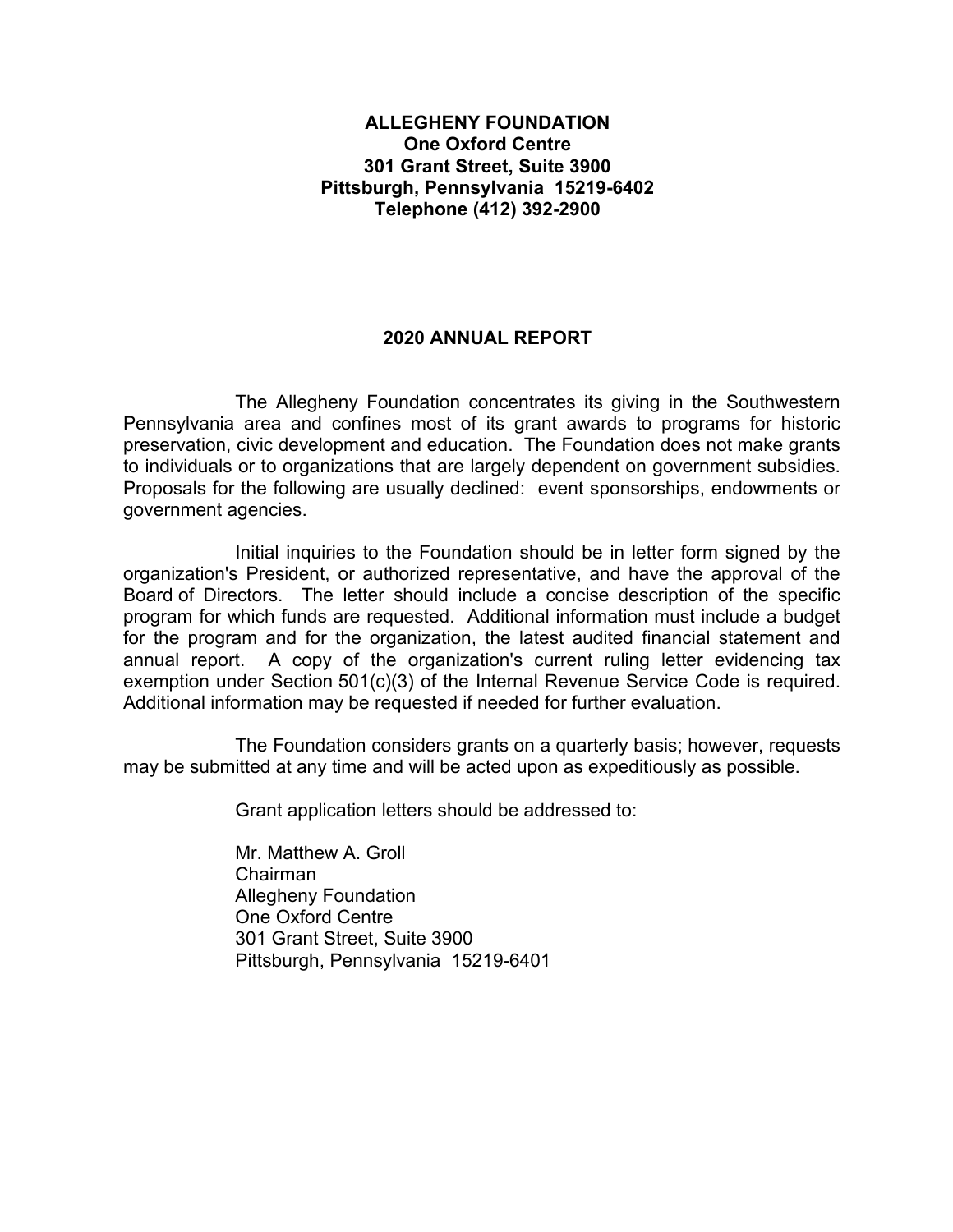OFFICERS:

Matthew A. Groll Chairman<br>Lisa R. Orlando Secretary Lisa R. Orlando

ADDRESS:

One Oxford Centre 301 Grant Street, Suite 3900 Pittsburgh, PA 15219-6401

## STATEMENT OF INVESTMENTS - DECEMBER 31, 2020

|                                  | Cost <sup>*</sup> | Market Value*        |
|----------------------------------|-------------------|----------------------|
| <b>Cash and Cash Equivalents</b> | \$24,598,000      | \$24,598,000         |
| <b>Fixed Income</b>              | 52,977,000        | 57,761,000           |
| <b>Equities</b>                  | 264,760,000       | 443,231,000          |
| <b>Other Assets</b>              | 19,695,000        | 20,449,000           |
|                                  | \$362,030,000     | <u>\$546,039,000</u> |

\**(Rounded to the nearest thousand)*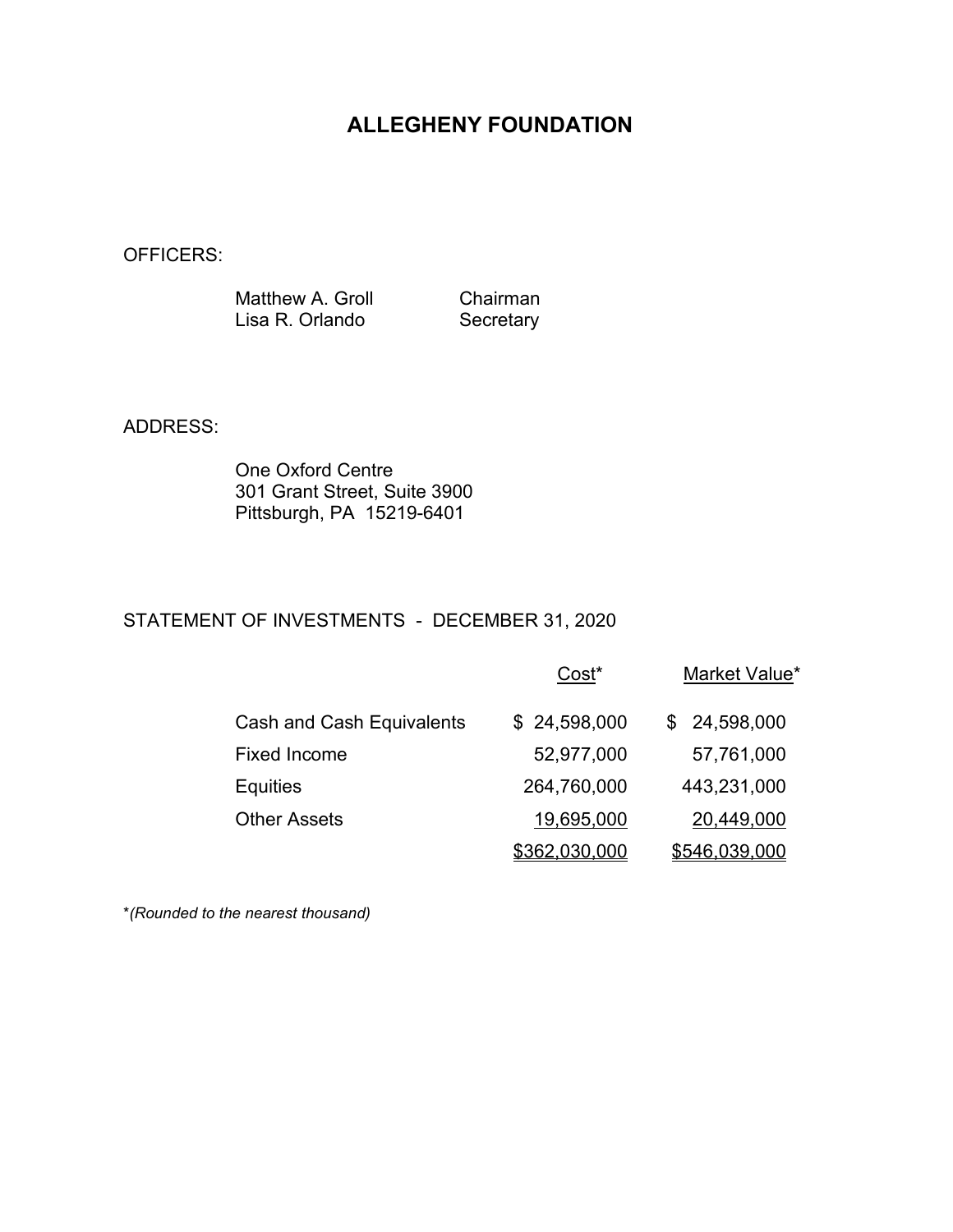|                                                                                                                  | Payable,<br>12/31/19 | January 1 to December 31, 2020<br>Approved | Paid       | Payable,<br>12/31/20 |
|------------------------------------------------------------------------------------------------------------------|----------------------|--------------------------------------------|------------|----------------------|
| 412 Food Rescue, Inc.,<br>Pittsburgh, Pennsylvania<br>Emergency operating support                                | \$                   | 100,000 \$<br>\$                           | 100,000 \$ |                      |
| ACTION-Housing, Inc.,<br>Pittsburgh, Pennsylvania<br>Capital support                                             |                      | 300,000                                    | 300,000    |                      |
| Acton Institute for the Study of<br>Religion and Liberty,<br>Grand Rapids, Michigan<br>Program support           | 100,000              |                                            | 50,000     | 50,000               |
| Allegheny Cemetery Historical Association,<br>Pittsburgh, Pennsylvania<br>Capital support                        |                      | 150,000                                    | 150,000    |                      |
| Allegheny County Court of Common Pleas,<br>Pittsburgh, Pennsylvania<br>Project support                           |                      | 100,000                                    | 100,000    |                      |
| Allegheny Institute for Public Policy,<br>Pittsburgh, Pennsylvania<br>General operating support                  |                      | 200,000                                    | 200,000    |                      |
| Allegheny Youth Development,<br>Pittsburgh, Pennsylvania<br>Program support                                      | 60,000               |                                            | 60,000     |                      |
| American Legislative Exchange Council,<br>Arlington, Virginia<br>Project support                                 |                      | 60,000                                     | 60,000     |                      |
| Ashbrook Center,<br>Ashland, Ohio<br>Program support                                                             |                      | 100,000                                    | 100,000    |                      |
| Baptist Homes Foundation,<br>(Baptist Homes Society),<br>Pittsburgh, Pennsylvania<br>Capital campaign support    |                      | 50,000                                     | 50,000     |                      |
| Boy Scouts of America,<br>Westmoreland-Fayette Council,<br>Greensburg, Pennsylvania<br>General operating support |                      | 30,000                                     | 30,000     |                      |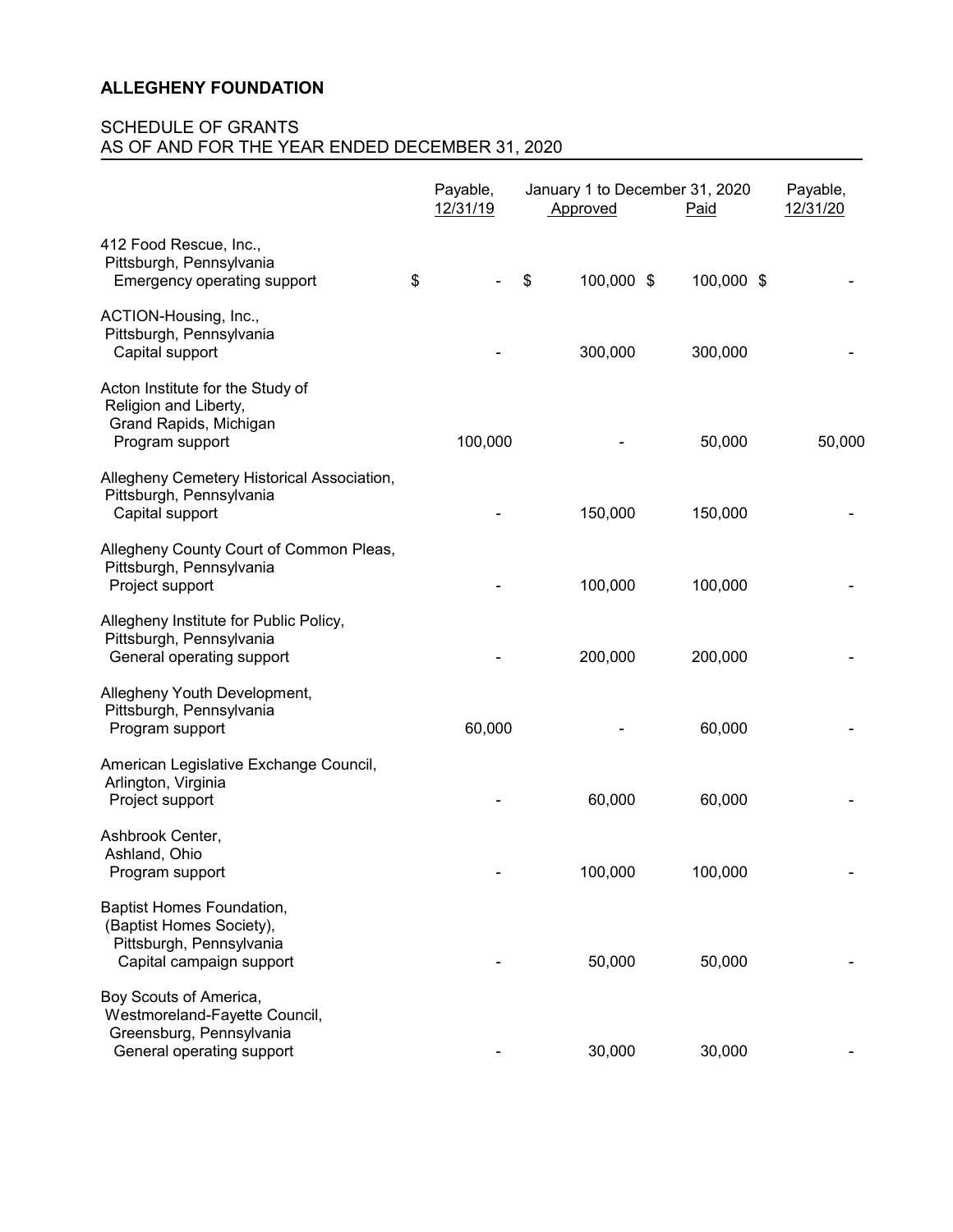|                                                                                                                                   | Payable,<br>12/31/19 | January 1 to December 31, 2020<br>Approved | Paid             | Payable,<br>12/31/20 |
|-----------------------------------------------------------------------------------------------------------------------------------|----------------------|--------------------------------------------|------------------|----------------------|
| Boys and Girls Clubs of<br>Western Pennsylvania,<br>Pittsburgh, Pennsylvania<br>Program support                                   | \$<br>250,000 \$     |                                            | \$<br>250,000 \$ |                      |
| Braddock Carnegie Library Association,<br>Braddock, Pennsylvania<br>Capital campaign support                                      |                      | 1,250,000                                  | 1,250,000        |                      |
| California University of Pennsylvania,<br>(Government Agency Coordination Office),<br>California, Pennsylvania<br>Program support |                      | 135,000                                    | 135,000          |                      |
| Carnegie Mellon University,<br>Pittsburgh, Pennsylvania<br>Capital support                                                        | 23,000,000           |                                            | 5,000,000        | 18,000,000           |
| City Mission,<br>(Washington City Mission, Inc.),<br>Washington, Pennsylvania<br>Project support                                  |                      | 100,000                                    | 100,000          |                      |
| City of Bridges Community Land Trust,<br>Pittsburgh, Pennsylvania<br>General operating support                                    |                      | 100,000                                    | 100,000          |                      |
| City Theatre Co., Inc.,<br>Pittsburgh, Pennsylvania<br>General operating support                                                  |                      | 100,000                                    | 100,000          |                      |
| Commonwealth Foundation,<br>Harrisburg, Pennsylvania<br>Operating support                                                         |                      | 200,000                                    | 200,000          |                      |
| Communio,<br>Alexandria, Virginia<br>Project support                                                                              |                      | 250,000                                    | 250,000          |                      |
| Community College of Allegheny County,<br>Pittsburgh, Pennsylvania<br>Capital support                                             | 4,000,000            |                                            | 1,000,000        | 3,000,000            |
| Computer Reach,<br>Pittsburgh, Pennsylvania<br>Operating support                                                                  |                      | 10,000                                     | 10,000           |                      |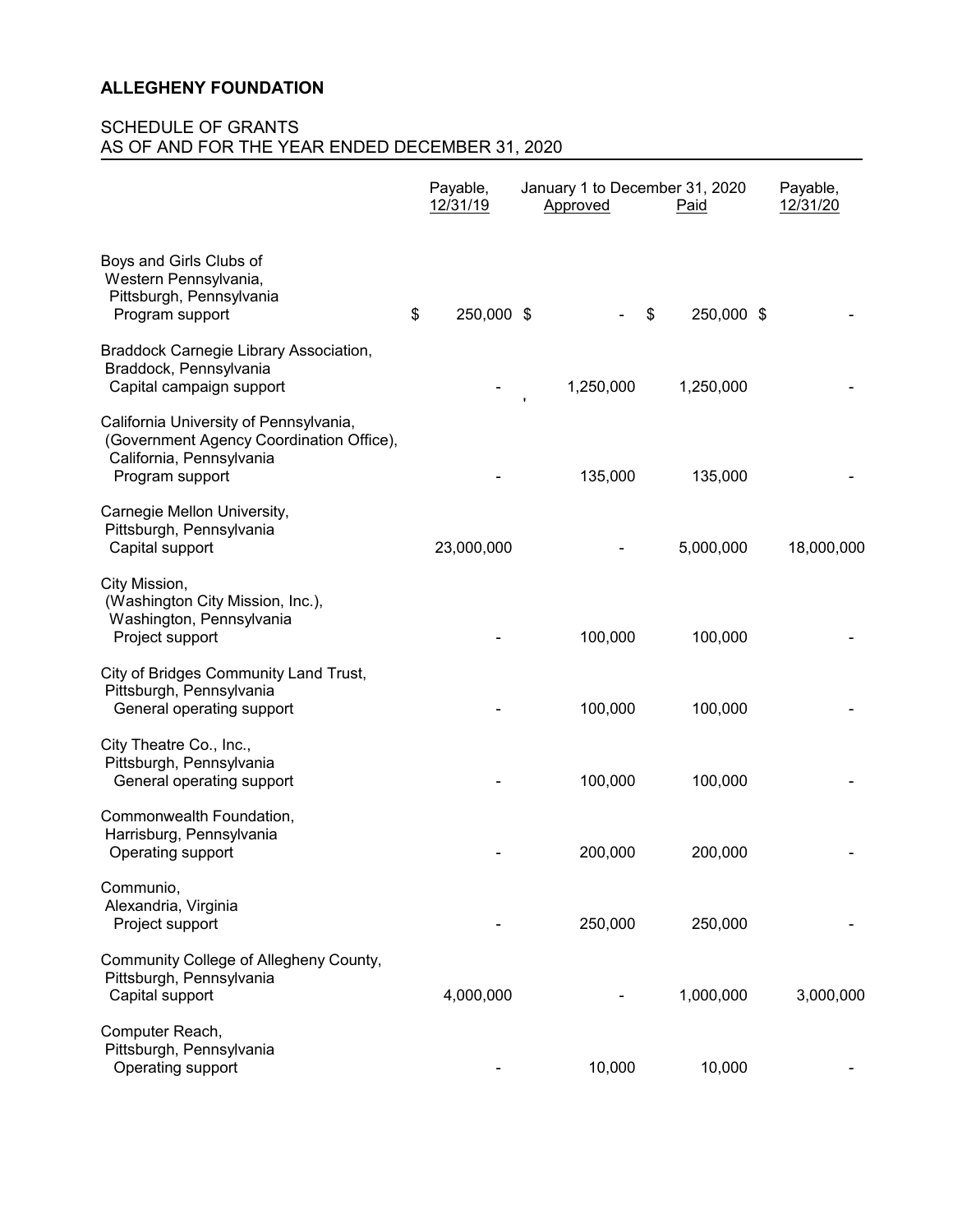|                                                                                                                    | Payable,<br>12/31/19 | January 1 to December 31, 2020<br>Approved | <u>Paid</u>      | Payable,<br>12/31/20 |
|--------------------------------------------------------------------------------------------------------------------|----------------------|--------------------------------------------|------------------|----------------------|
| <b>Coraopolis Community Development</b><br>Foundation, Inc.,<br>Coraopolis, Pennsylvania<br>Project support        | \$                   | \$<br>85,000 \$                            | 85,000 \$        |                      |
| Crossroads Foundation,<br>Pittsburgh, Pennsylvania<br>Program support                                              |                      | 100,000                                    | 100,000          |                      |
| Doors Open Pittsburgh, Inc.,<br>Pittsburgh, Pennsylvania<br>General operating support                              |                      | 25,000                                     | 25,000           |                      |
| Education Partnership,<br>Pittsburgh, Pennsylvania<br>Operating support                                            |                      | 25,000                                     | 25,000           |                      |
| Extra Mile Education Foundation, Inc.,<br>Pittsburgh, Pennsylvania<br>General operating support<br>Program support |                      | 200,000<br>6,800                           | 200,000<br>6,800 |                      |
| Fairness Center, Inc., The,<br>Harrisburg, Pennsylvania<br>General operating support                               |                      | 150,000                                    | 150,000          |                      |
| Family Guidance, Inc.,<br>Pittsburgh, Pennsylvania<br>General operating support                                    |                      | 150,000                                    | 150,000          |                      |
| Family House, Inc.,<br>Pittsburgh, Pennsylvania<br>General operating support                                       |                      | 100,000                                    | 100,000          |                      |
| <b>Fayette County Community Action</b><br>Agency, Inc.,<br>Uniontown, Pennsylvania<br>Program support              |                      | 100,000                                    | 100,000          |                      |
| Fayette County Cultural Trust,<br>Connellsville, Pennsylvania<br>General operating support                         |                      | 140,000                                    | 140,000          |                      |
| First Tee of Pittsburgh,<br>Pittsburgh, Pennsylvania<br>Capital support                                            |                      | 150,000                                    | 150,000          |                      |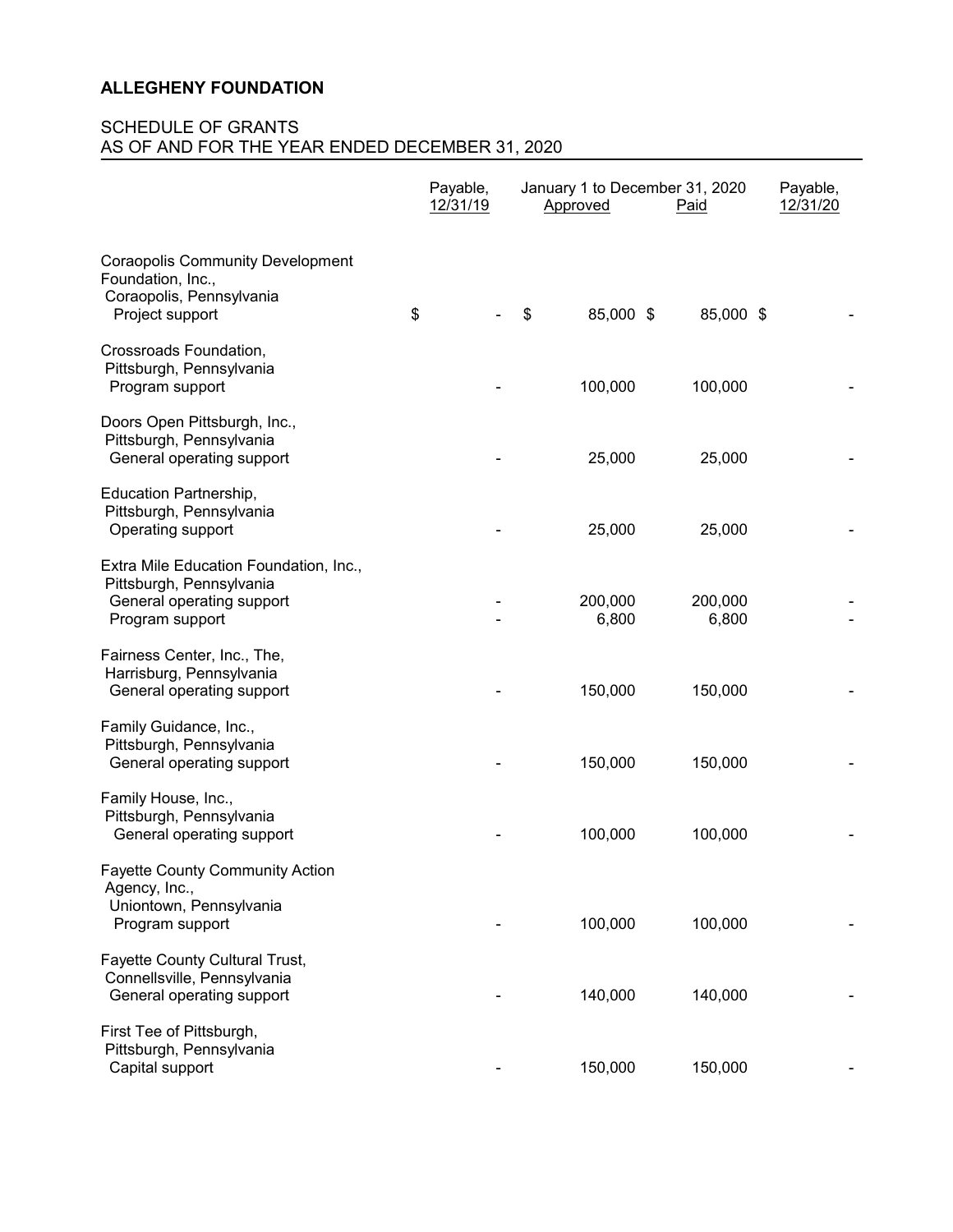|                                                                                                                        | Payable,<br>12/31/19 | January 1 to December 31, 2020<br>Approved | Paid               | Payable,<br>12/31/20 |
|------------------------------------------------------------------------------------------------------------------------|----------------------|--------------------------------------------|--------------------|----------------------|
| <b>First United Methodist Church</b><br>of McKeesport,<br>McKeesport, Pennsylvania<br>Capital support                  | \$                   | \$<br>33,000 \$                            | 33,000 \$          |                      |
| Foundation for Free Enterprise Education,<br>Erie, Pennsylvania<br>Program support                                     |                      | 25,000                                     | 25,000             |                      |
| Franklin News Foundation,<br>Chicago, Illinois<br>Project support                                                      |                      | 150,000                                    | 150,000            |                      |
| Frick Art and Historical Center, Inc.,<br>Pittsburgh, Pennsylvania<br>General operating support<br>Project support     |                      | 150,000<br>250,000                         | 150,000<br>250,000 |                      |
| Friendship Circle of Pittsburgh, Inc.,<br>Pittsburgh, Pennsylvania<br>Project support                                  |                      | 200,000                                    | 200,000            |                      |
| Global Links,<br>Pittsburgh, Pennsylvania<br>Program support                                                           |                      | 100,000                                    | 100,000            |                      |
| Goodwill of Southwestern Pennsylvania,<br>Pittsburgh, Pennsylvania<br>Capital campaign<br>Emergency operating support  | 500,000              | 150,000                                    | 500,000<br>150,000 |                      |
| Greater Pittsburgh Community Food Bank,<br>Duquesne, Pennsylvania<br>General operating support                         |                      | 200,000                                    | 200,000            |                      |
| Greensburg Volunteer Fire Department,<br>Greensburg, Pennsylvania<br>Project support                                   |                      | 50,000                                     | 50,000             |                      |
| Grove City College,<br>(The Institute for Faith and Freedom),<br>Grove City, Pennsylvania<br>General operating support |                      | 210,000                                    | 210,000            |                      |
| Grow Pittsburgh,<br>Pittsburgh, Pennsylvania<br>Program support                                                        |                      | 75,000                                     | 75,000             |                      |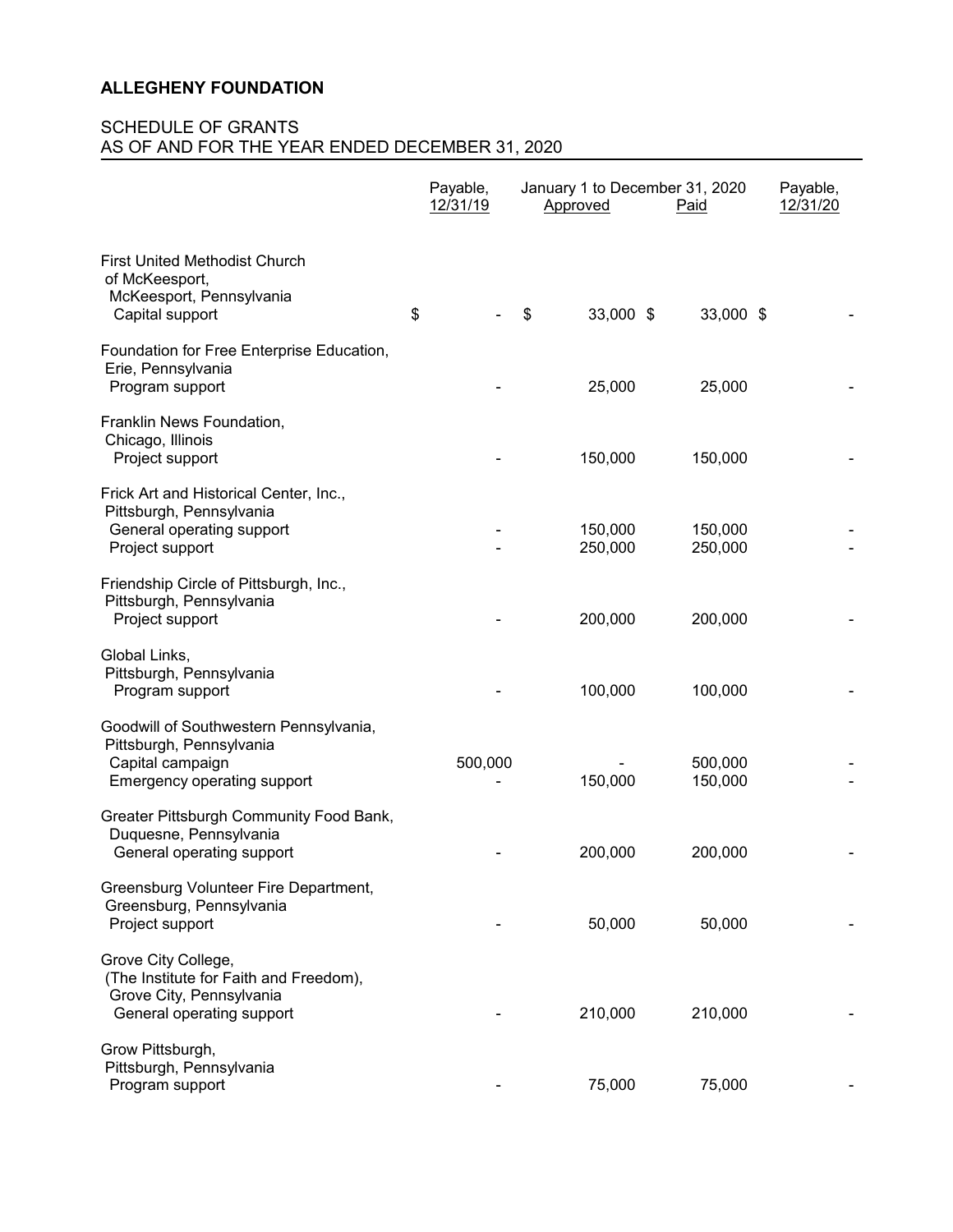|                                                                                                                                                          | Payable,<br>12/31/19 | January 1 to December 31, 2020<br>Approved | Paid                 | Payable,<br>12/31/20 |
|----------------------------------------------------------------------------------------------------------------------------------------------------------|----------------------|--------------------------------------------|----------------------|----------------------|
| Habitat for Humanity of Greater Pittsburgh,<br>Pittsburgh, Pennsylvania<br>Program support and<br>general operating support                              | \$                   | 300,000 \$<br>\$                           | 300,000 \$           |                      |
| Hilltop Urban Farm,<br>Pittsburgh, Pennsylvania<br>Capital support                                                                                       |                      | 50,000                                     | 50,000               |                      |
| Holy Family Institute,<br>Pittsburgh, Pennsylvania<br>General operating support                                                                          |                      | 250,000                                    | 250,000              |                      |
| Imani Christian Academy,<br>Pittsburgh, Pennsylvania<br>General operating support                                                                        |                      | 250,000                                    | 250,000              |                      |
| Intercollegiate Studies Institute, Inc.,<br>Wilmington, Delaware<br>Pittsburgh Leadership Conference                                                     |                      | 125,000                                    | 125,000              |                      |
| Kiskiminetas Springs School,<br>Saltsburg, Pennsylvania<br>General operating support                                                                     |                      | 500,000                                    | 500,000              |                      |
| Laurel Highlands Workforce<br>and Opportunity Center,<br>Greensburg, Pennsylvania<br>Project support<br>Capital support and<br>general operating support | 150,000              | 1,550,000                                  | 150,000<br>1,550,000 |                      |
| Leukemia and Lymphoma Society, Inc.,<br>(Western Pennsylvania Office),<br>Pittsburgh, Pennsylvania<br>Project support                                    |                      | 15,000                                     | 15,000               |                      |
| Light of Life Ministries, Inc.,<br>Pittsburgh, Pennsylvania<br>Capital campaign<br>General operating support                                             | 250,000              | 50,000                                     | 250,000<br>50,000    |                      |
| Ligonier Valley Rail Road Association,<br>Ligonier, Pennsylvania<br>Capital support                                                                      | 15,000               |                                            | 15,000               |                      |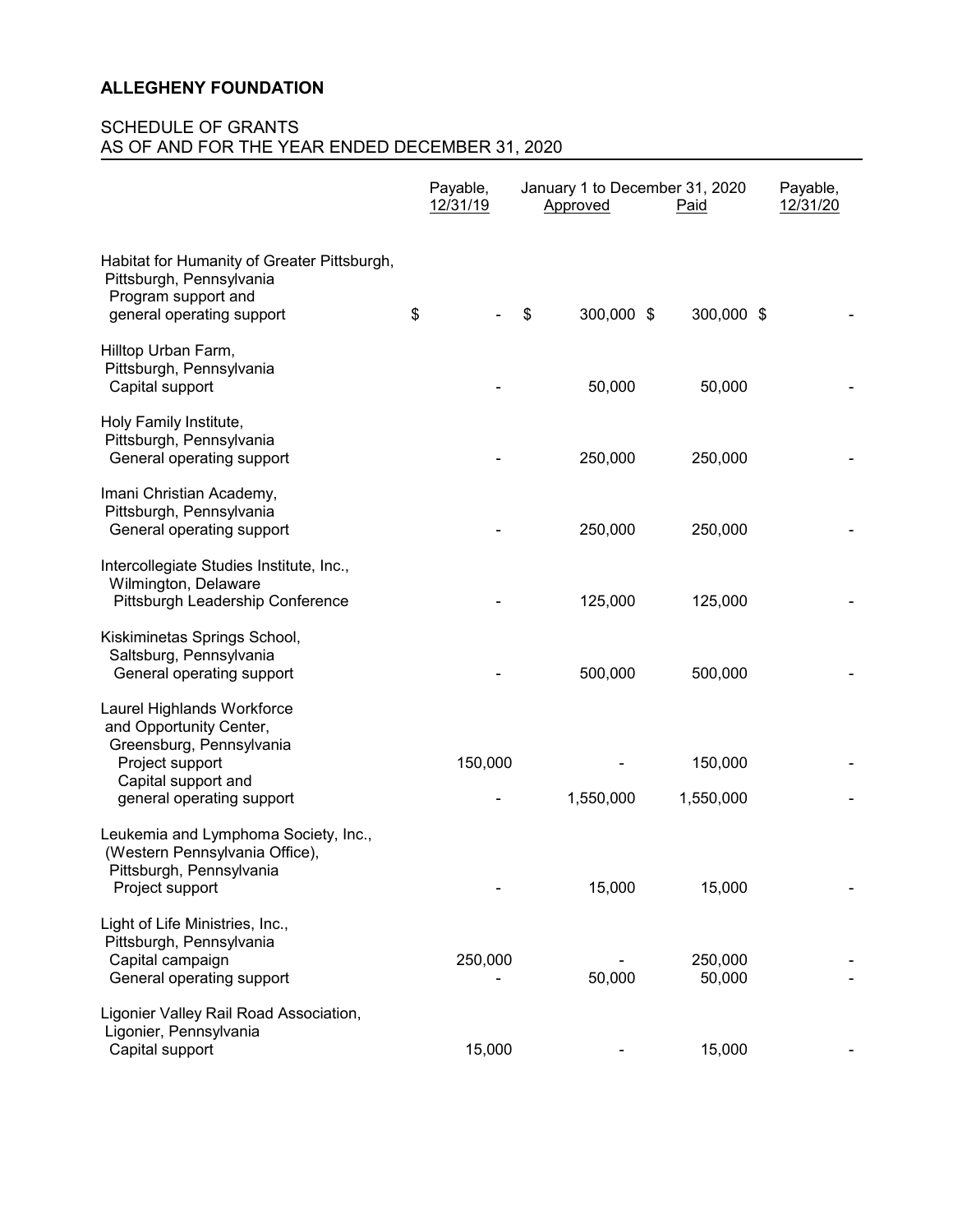|                                                                                                                  | Payable,<br>12/31/19 | Approved        | January 1 to December 31, 2020<br><b>Paid</b> | Payable,<br>12/31/20 |
|------------------------------------------------------------------------------------------------------------------|----------------------|-----------------|-----------------------------------------------|----------------------|
| Lincoln Institute of Public Opinion<br>Research, Inc.,<br>Harrisburg, Pennsylvania<br>General operating support  | \$                   | \$<br>65,000 \$ | 65,000 \$                                     |                      |
| Manchester Academic Charter School,<br>Pittsburgh, Pennsylvania<br>Project support                               |                      | 200,000         | 200,000                                       |                      |
| Mon Yough Community Services, Inc.,<br>McKeesport, Pennsylvania<br>Program support                               |                      | 180,000         | 180,000                                       |                      |
| National Aviary in Pittsburgh, Inc.,<br>Pittsburgh, Pennsylvania<br>Capital support                              |                      | 250,000         | 250,000                                       |                      |
| Neighborhood Academy, The,<br>Pittsburgh, Pennsylvania<br>General operating support                              | 200,000              |                 | 100,000                                       | 100,000              |
| Neville House Associates, Inc.,<br>Bridgeville, Pennsylvania<br>Operating support                                | 10,000               |                 | 10,000                                        |                      |
| New Century Careers,<br>Pittsburgh, Pennsylvania<br>Program support                                              |                      | 200,000         | 200,000                                       |                      |
| Parkinson Foundation<br>of Western Pennsylvania,<br>Pittsburgh, Pennsylvania<br>Program support                  |                      | 50,000          | 50,000                                        |                      |
| Pennsylvania Coalition of Public<br>Charter Schools,<br>Mechanicsburg, Pennsylvania<br>General operating support | 225,000              |                 | 225,000                                       |                      |
| Pennsylvania Trolley Museum, Inc.,<br>Washington, Pennsylvania<br>Capital support<br>General operating support   | 867,000              | 100,000         | 867,000<br>100,000                            |                      |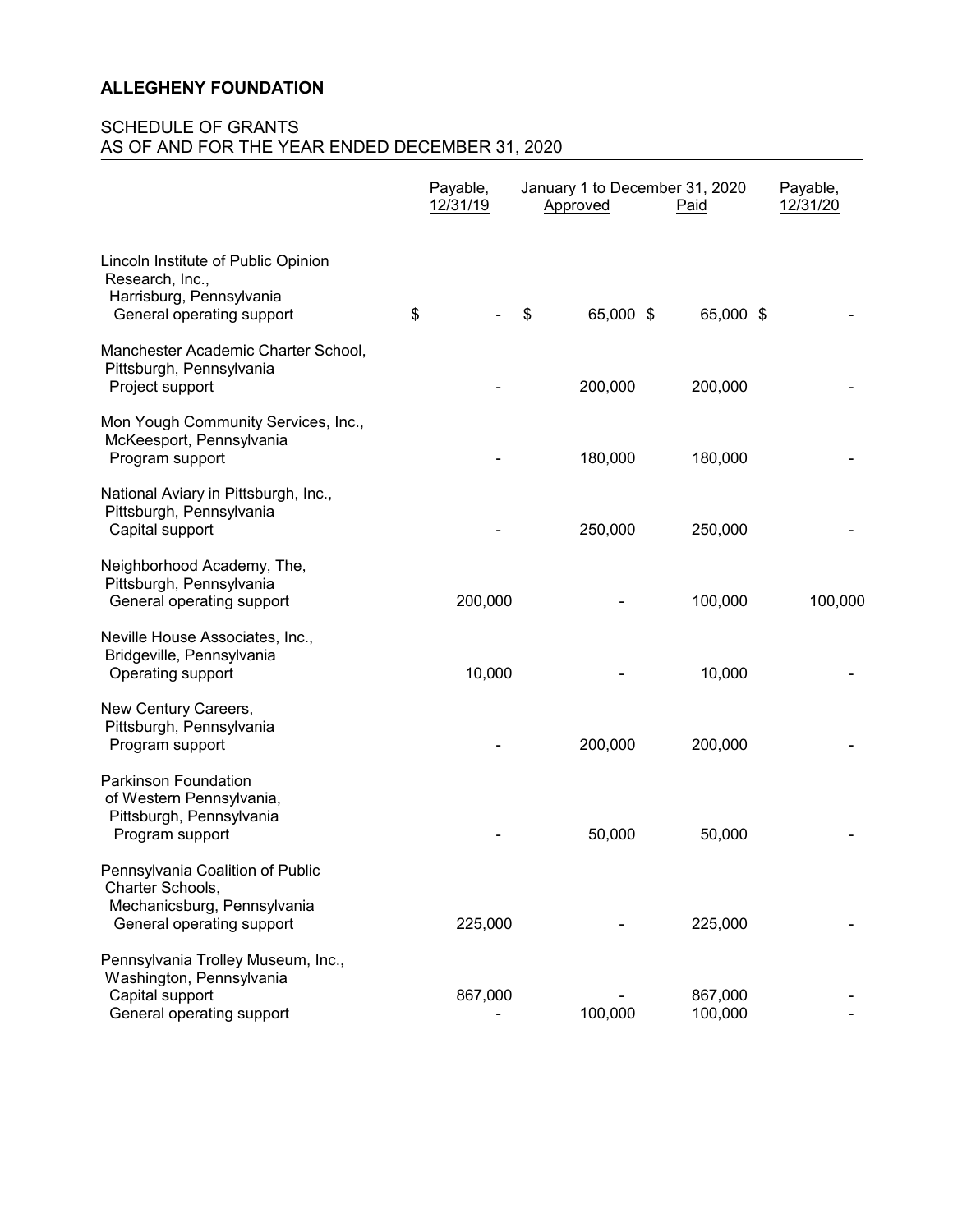|                                                                                                                        | Payable,<br>12/31/19 | January 1 to December 31, 2020<br>Approved<br>Paid |           | Payable,<br>12/31/20 |
|------------------------------------------------------------------------------------------------------------------------|----------------------|----------------------------------------------------|-----------|----------------------|
| Philanthropy Roundtable,<br>Washington, D.C.<br>Program support and<br>general operating support                       | \$                   | \$<br>50,000 \$                                    | 50,000 \$ |                      |
| Pittsburgh Ballet Theatre, Inc.,<br>Pittsburgh, Pennsylvania<br>General operating support                              |                      | 100,000                                            | 100,000   |                      |
| Pittsburgh Botanic Garden,<br>Oakdale, Pennsylvania<br>Operating support                                               | 100,000              |                                                    | 100,000   |                      |
| Pittsburgh Civic Light Opera,<br>Pittsburgh, Pennsylvania<br>Program support                                           |                      | 50,000                                             | 50,000    |                      |
| Pittsburgh Mercy Health System, Inc.,<br>(Operation Safety Net),<br>Wexford, Pennsylvania<br>General operating support |                      | 100,000                                            | 100,000   |                      |
| Pittsburgh Opera, Inc.,<br>Pittsburgh, Pennsylvania<br>General operating support                                       |                      | 150,000                                            | 150,000   |                      |
| Pittsburgh Public Theater,<br>Pittsburgh, Pennsylvania<br>General operating support                                    |                      | 105,000                                            | 105,000   |                      |
| Pittsburgh Symphony, Inc.,<br>Pittsburgh, Pennsylvania<br>General operating support                                    |                      | 100,000                                            | 100,000   |                      |
| Pittsburgh Trust for Cultural Resources,<br>Pittsburgh, Pennsylvania<br>Emergency operating support                    |                      | 250,000                                            | 250,000   |                      |
| Point Park University,<br>Pittsburgh, Pennsylvania<br>Center for Media Innovation                                      | 60,000               |                                                    | 60,000    |                      |
| Preservation Pittsburgh,<br>Pittsburgh, Pennsylvania<br>Project support                                                |                      | 20,000                                             | 20,000    |                      |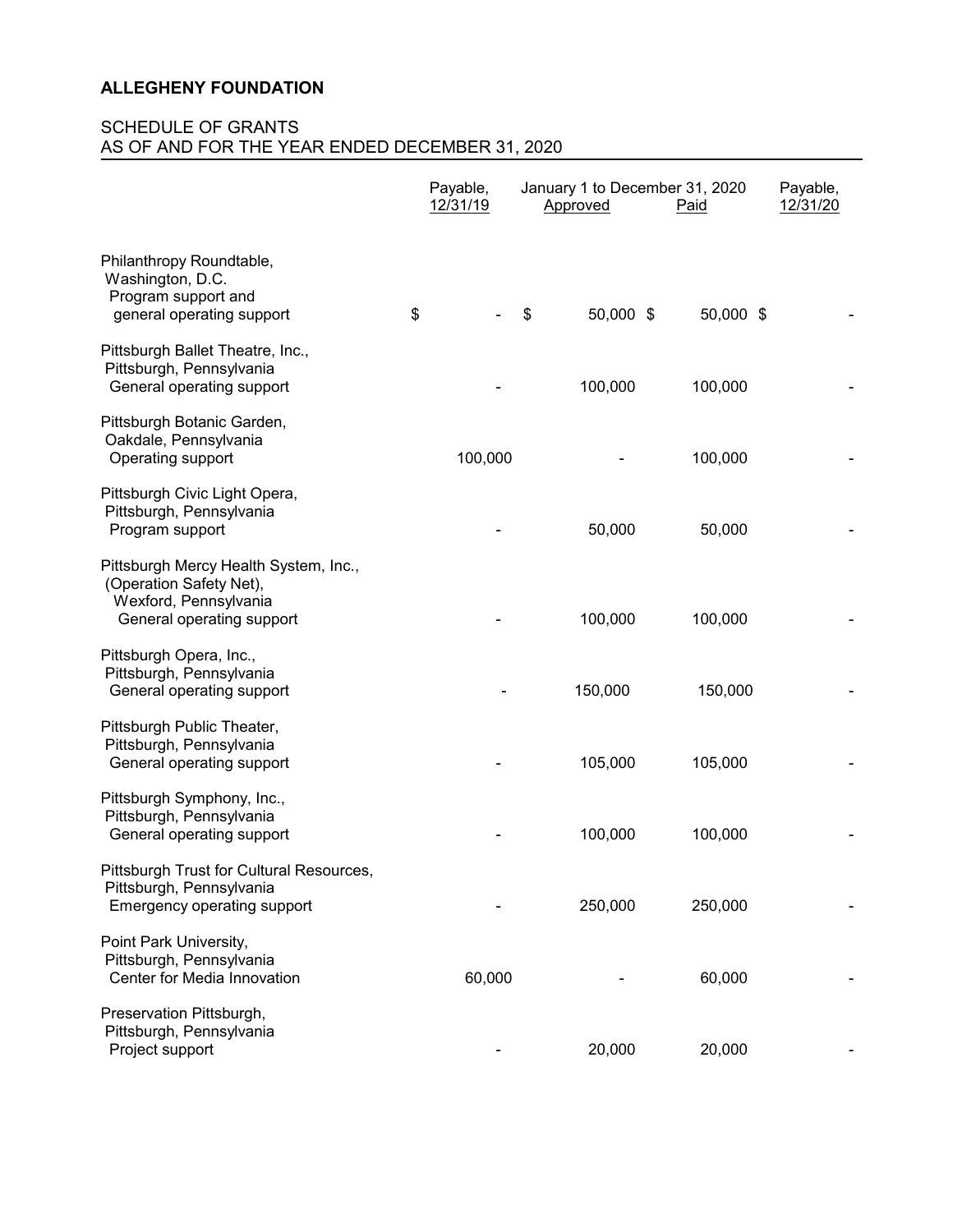|                                                                                                                        | Payable,<br>12/31/19 | Approved | January 1 to December 31, 2020<br><b>Paid</b> | Payable,<br>12/31/20 |         |
|------------------------------------------------------------------------------------------------------------------------|----------------------|----------|-----------------------------------------------|----------------------|---------|
| Reading is FUNdamental Pittsburgh,<br>Pittsburgh, Pennsylvania<br>General operating support                            | \$<br>50,000 \$      |          | \$<br>50,000 \$                               |                      |         |
| Real Clear Foundation,<br>Northbrook, Illinois<br>Project support                                                      |                      | 100,000  | 100,000                                       |                      |         |
| River City Brass Band,<br>Pittsburgh, Pennsylvania<br>General operating support<br>and program support                 |                      | 200,000  | 200,000                                       |                      |         |
| Saint Barnabas Charities,<br>Gibsonia, Pennsylvania<br>Program support                                                 |                      | 100,000  | 50,000                                        |                      | 50,000  |
| Saint Vincent College,<br>Latrobe, Pennsylvania<br>Capital support                                                     | 500,000              |          | 500,000                                       |                      |         |
| Salvation Army, The,<br>Western Pennsylvania Division,<br>Carnegie, Pennsylvania<br>General operating support          |                      | 100,000  | 100,000                                       |                      |         |
| Trade Institute of Pittsburgh,<br>Pittsburgh, Pennsylvania<br>Program support                                          |                      | 300,000  | 300,000                                       |                      |         |
| Tree Pittsburgh,<br>(Friends of the Pittsburgh Urban Forest),<br>Pittsburgh, Pennsylvania<br>General operating support |                      | 250,000  | 125,000                                       |                      | 125,000 |
| Union Project, The,<br>Pittsburgh, Pennsylvania<br>Capital support                                                     |                      | 30,000   | 30,000                                        |                      |         |
| Westmoreland Pennsylvania Conservancy,<br>Pittsburgh, Pennsylvania<br>Project support at Fallingwater                  |                      | 500,000  | 500,000                                       |                      |         |
| <b>Westmoreland County Federated</b><br>Library System,<br>Greensburg, Pennsylvania<br>Project support                 |                      | 100,000  | 100,000                                       |                      |         |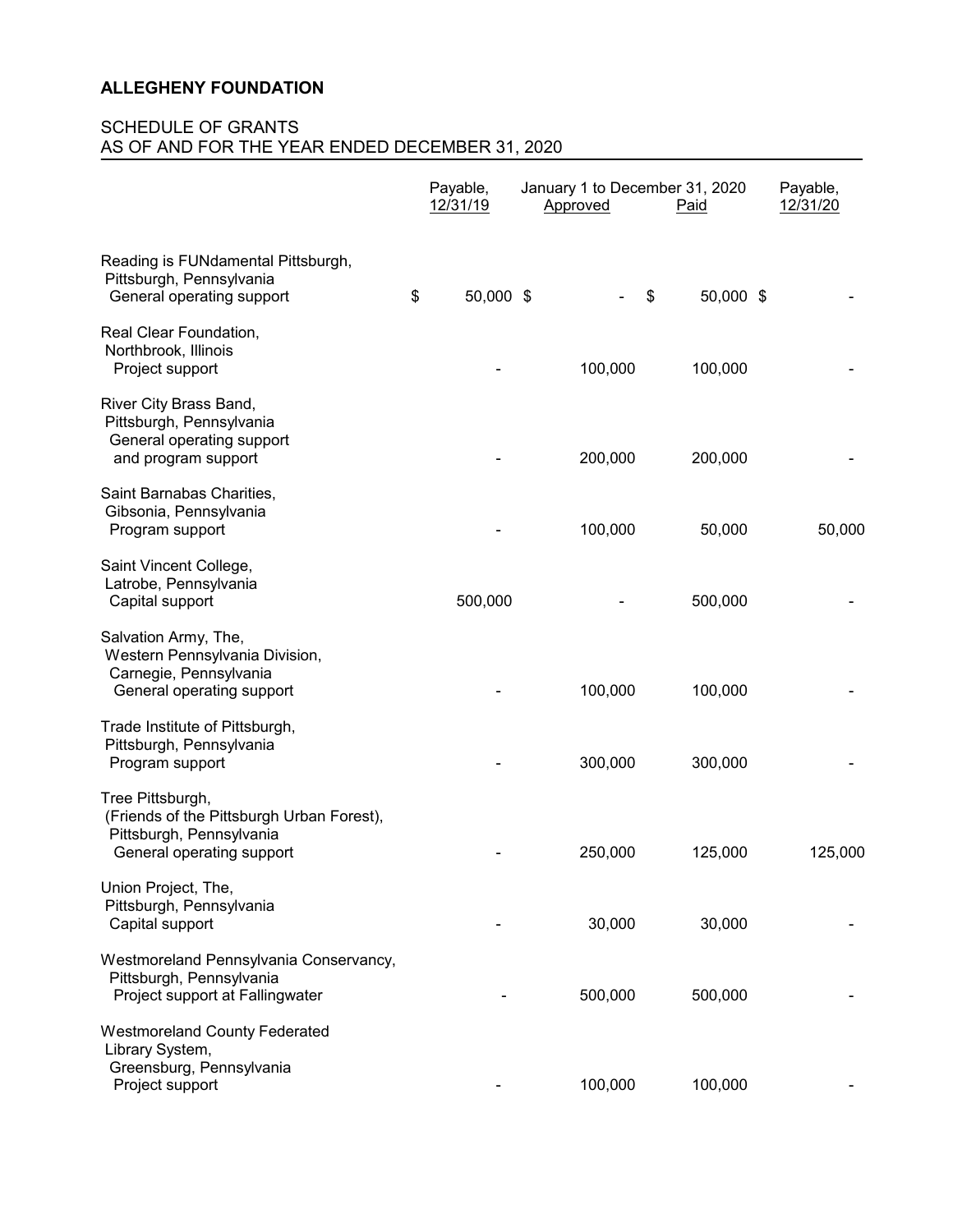|                                                                                                       | Payable,<br>12/31/19 | January 1 to December 31, 2020<br>Approved<br>Paid |            | Payable,<br>12/31/20 |                  |
|-------------------------------------------------------------------------------------------------------|----------------------|----------------------------------------------------|------------|----------------------|------------------|
| Westmoreland County Food Bank, Inc.,<br>Delmont, Pennsylvania<br>General operating support            | \$                   | \$                                                 | 100,000 \$ | 100,000 \$           |                  |
| <b>Westmoreland Land Trust,</b><br>Greensburg, Pennsylvania<br>Operating support<br>Capital support   | 50,000               |                                                    | 222,000    | 50,000<br>222,000    |                  |
| Westmoreland Museum of Art,<br>Greensburg, Pennsylvania<br>General operating support                  |                      |                                                    | 250,000    | 250,000              |                  |
| Westmoreland Symphony Orchestra,<br>Greensburg, Pennsylvania<br>Program support                       |                      |                                                    | 81,000     | 27,000               | 54,000           |
| Wilmerding Community Center, Inc.,<br>Wilmerding, Pennsylvania<br>General operating support           |                      |                                                    | 25,000     | 25,000               |                  |
| Young America's Foundation,<br>Reston, Virginia<br>Program support                                    |                      |                                                    | 250,000    | 250,000              |                  |
| Young Preservationists Association<br>of Pittsburgh,<br>Pittsburgh, Pennsylvania<br>Operating support | 100,000              |                                                    |            | 100,000              |                  |
| <b>Total Grants</b>                                                                                   | 30,487,000           | -\$                                                | 13,727,800 | \$<br>22,835,800     | \$<br>21,379,000 |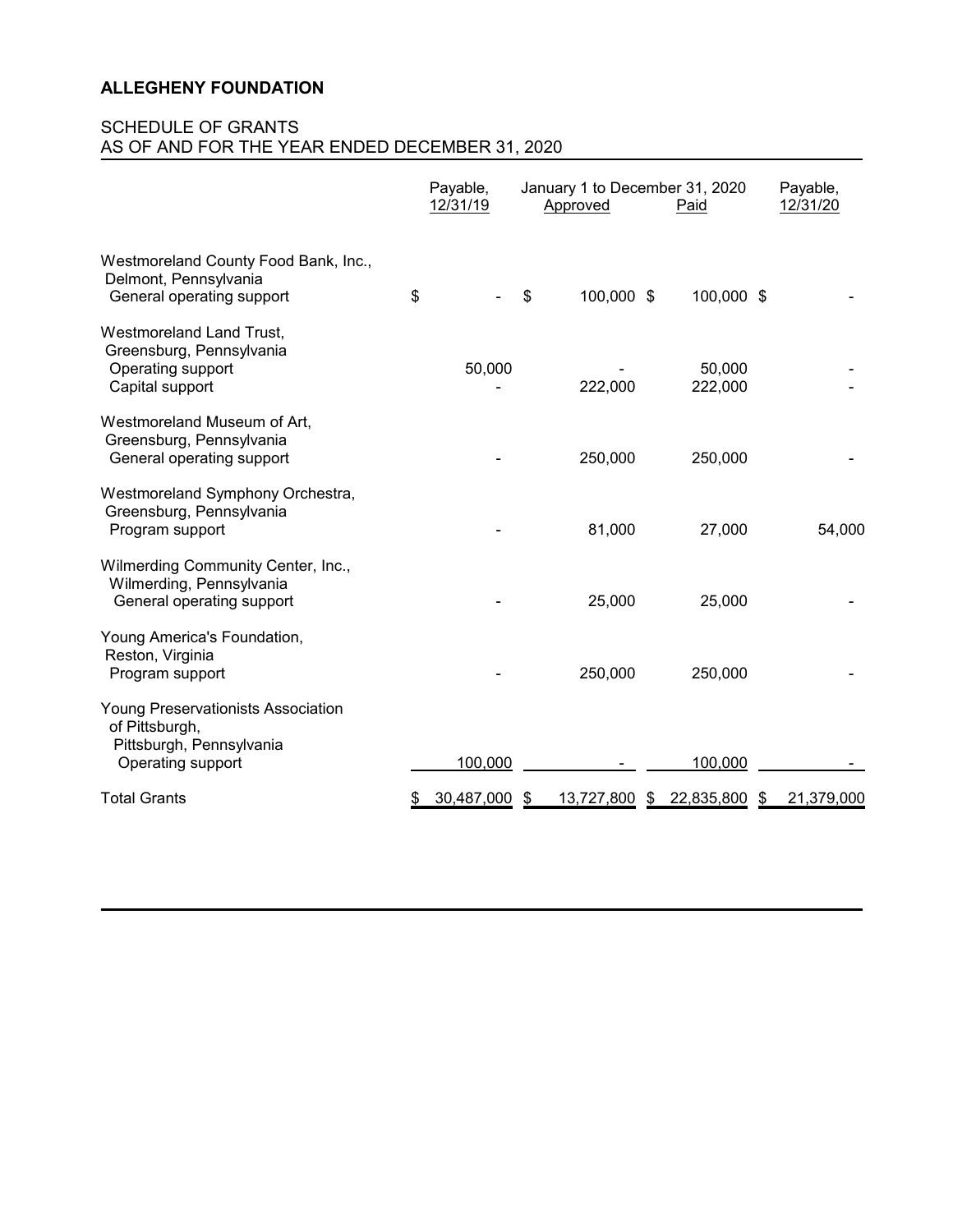## Form **990-PF**

Department of the Treasury

#### **Return of Private Foundation** EXTENDED TO NOVEMBER 15, 2021

**or Section 4947(a)(1) Trust Treated as Private Foundation**

Internal Revenue Service **Number 19th Construction Constructions and the latest information.** The Service of Public Inspection **| Do not enter social security numbers on this form as it may be made public. | Go to www.irs.gov/Form990PF for instructions and the latest information.**



|                          |    | For calendar year 2020 or tax year beginning                                                                                                                  |                                           | , and ending                 |                     |                                                                                                |                                                                   |
|--------------------------|----|---------------------------------------------------------------------------------------------------------------------------------------------------------------|-------------------------------------------|------------------------------|---------------------|------------------------------------------------------------------------------------------------|-------------------------------------------------------------------|
|                          |    | Name of foundation                                                                                                                                            |                                           |                              |                     | A Employer identification number                                                               |                                                                   |
|                          |    | ALLEGHENY FOUNDATION                                                                                                                                          |                                           |                              |                     | 25-6012303                                                                                     |                                                                   |
|                          |    | Number and street (or P.O. box number if mail is not delivered to street address)<br>301 GRANT ST, ONE OXFORD CTR. STE.3900                                   |                                           |                              | Room/suite          | <b>B</b> Telephone number<br>$(412)$ 392-2900                                                  |                                                                   |
|                          |    | City or town, state or province, country, and ZIP or foreign postal code                                                                                      |                                           |                              |                     | $\mathbf C$ If exemption application is pending, check here $\Box$                             |                                                                   |
|                          |    | PITTSBURGH, PA 15219-6401                                                                                                                                     |                                           |                              |                     |                                                                                                |                                                                   |
|                          |    | <b>G</b> Check all that apply:<br>Initial return                                                                                                              | Initial return of a former public charity |                              |                     | <b>D</b> 1. Foreign organizations, check here                                                  |                                                                   |
|                          |    | Final return<br>Address change                                                                                                                                | Amended return<br>Name change             |                              |                     | 2. Foreign organizations meeting the 85% test,<br>check here and attach computation            |                                                                   |
|                          |    | $\boxed{\mathbf{X}}$ Section 501(c)(3) exempt private foundation<br>H Check type of organization:                                                             |                                           |                              |                     |                                                                                                |                                                                   |
|                          |    | Section 4947(a)(1) nonexempt charitable trust                                                                                                                 | Other taxable private foundation          |                              |                     | E If private foundation status was terminated<br>under section 507(b)(1)(A), check here $\Box$ |                                                                   |
|                          |    | J Accounting method:<br>I Fair market value of all assets at end of year                                                                                      | $\boxed{\mathbf{X}}$ Cash                 | Accrual                      |                     | $F$ If the foundation is in a 60-month termination                                             |                                                                   |
|                          |    | (from Part II, col. (c), line 16)                                                                                                                             | Other (specify)                           |                              |                     | under section 507(b)(1)(B), check here $\Box$                                                  |                                                                   |
| $\blacktriangleright$ \$ |    | 546, 783, 894. (Part I, column (d), must be on cash basis.)                                                                                                   |                                           |                              |                     |                                                                                                |                                                                   |
|                          |    | <b>Part I</b> Analysis of Revenue and Expenses<br>(The total of amounts in columns (b), (c), and (d) may not<br>necessarily equal the amounts in column (a).) | (a) Revenue and<br>expenses per books     | (b) Net investment<br>income |                     | (c) Adjusted net<br>income                                                                     | (d) Disbursements<br>for charitable purposes<br>(cash basis only) |
|                          | 1  | Contributions, gifts, grants, etc., received                                                                                                                  |                                           |                              |                     | N/A                                                                                            |                                                                   |
|                          | 2  | Check $\blacktriangleright$ $\mid$ $\mathbf{X}$   if the foundation is not required to attach Sch. B                                                          |                                           |                              |                     |                                                                                                |                                                                   |
|                          | 3  | Interest on savings and temporary                                                                                                                             | 46, 147.                                  |                              | 46,147.             |                                                                                                | <b>STATEMENT</b>                                                  |
|                          | 4  | Dividends and interest from securities                                                                                                                        | 7,569,899.                                |                              | 7,609,931.          |                                                                                                | <b>STATEMENT</b>                                                  |
|                          |    |                                                                                                                                                               |                                           |                              |                     |                                                                                                |                                                                   |
|                          |    | $\mathbf b$ Net rental income or (loss)                                                                                                                       |                                           |                              |                     |                                                                                                |                                                                   |
|                          |    | 6a Net gain or (loss) from sale of assets not on line 10                                                                                                      | 15,671,452.                               |                              |                     |                                                                                                |                                                                   |
| evenue                   | b  | Gross sales price for all 152, 908, 677.                                                                                                                      |                                           | 15,691,692.                  |                     |                                                                                                |                                                                   |
| œ                        | 8  | 7 Capital gain net income (from Part IV, line 2)                                                                                                              |                                           |                              |                     |                                                                                                |                                                                   |
|                          | 9  |                                                                                                                                                               |                                           |                              |                     |                                                                                                |                                                                   |
|                          |    | Gross sales less returns<br>10a and allowances                                                                                                                |                                           |                              |                     |                                                                                                |                                                                   |
|                          |    | D Less: Cost of goods sold                                                                                                                                    |                                           |                              |                     |                                                                                                |                                                                   |
|                          |    |                                                                                                                                                               |                                           |                              |                     |                                                                                                |                                                                   |
|                          | 11 |                                                                                                                                                               | 44,621.                                   |                              | $-41,300.$          |                                                                                                | STATEMENT 3                                                       |
|                          | 12 |                                                                                                                                                               | 23, 332, 119.                             | 23,306,470.                  |                     |                                                                                                |                                                                   |
|                          | 13 | Compensation of officers, directors, trustees, etc.                                                                                                           | 524, 350.                                 |                              | 90,634.             |                                                                                                | 433,716.                                                          |
|                          | 14 | Other employee salaries and wages                                                                                                                             | 158, 775.                                 |                              | 11,779.             |                                                                                                | 146,996.                                                          |
|                          |    | 15 Pension plans, employee benefits                                                                                                                           | 269, 261.                                 |                              | 40,132.             |                                                                                                | 227,558.                                                          |
|                          |    |                                                                                                                                                               |                                           |                              |                     |                                                                                                |                                                                   |
| <b>Expense</b>           |    | <b>b</b> Accounting fees <b>EXALCONG STMT</b> 4                                                                                                               | 47,700.<br>806, 479.                      |                              | 7,151.<br>806, 479. |                                                                                                | 40,549.<br>0.                                                     |
|                          | 17 |                                                                                                                                                               |                                           |                              |                     |                                                                                                |                                                                   |
| ministrative             | 18 |                                                                                                                                                               | 310, 427.                                 |                              | 0.                  |                                                                                                | 0.                                                                |
|                          | 19 |                                                                                                                                                               | $\overline{129,973}$ .                    |                              | $\overline{0}$ .    |                                                                                                |                                                                   |
|                          | 20 |                                                                                                                                                               | 180,973.                                  |                              | 31,957.             |                                                                                                | 181,207.                                                          |
|                          | 21 | Travel, conferences, and meetings                                                                                                                             | 3,491.                                    |                              | Ο.                  |                                                                                                | 3,491.                                                            |
| and                      | 22 |                                                                                                                                                               |                                           |                              |                     |                                                                                                |                                                                   |
|                          | 23 |                                                                                                                                                               | 88,885.                                   |                              | 9,565.              |                                                                                                | 80, 186.                                                          |
| Operating                | 24 | Total operating and administrative                                                                                                                            |                                           |                              |                     |                                                                                                |                                                                   |
|                          |    | expenses. Add lines 13 through 23                                                                                                                             | 2,520,314.                                |                              | 997,697.            |                                                                                                | 1, 113, 703.                                                      |
|                          | 25 | Contributions, gifts, grants paid                                                                                                                             | $13,727,800$ .                            |                              |                     |                                                                                                | 22,835,800.                                                       |
|                          | 26 | Total expenses and disbursements.                                                                                                                             |                                           |                              |                     |                                                                                                |                                                                   |
|                          |    | Add lines 24 and 25                                                                                                                                           | 16, 248, 114.                             |                              | 997,697.            |                                                                                                | 23,949,503.                                                       |
|                          |    | 27 Subtract line 26 from line 12:                                                                                                                             | 7,084,005.                                |                              |                     |                                                                                                |                                                                   |
|                          |    | a Excess of revenue over expenses and disbursements<br><b>b</b> Net investment income (if negative, enter -0-)                                                |                                           | 22, 308, 773.                |                     |                                                                                                |                                                                   |
|                          |    | C Adiusted net income (if negative, enter -0-)                                                                                                                |                                           |                              |                     | N/A                                                                                            |                                                                   |

**For Paperwork Reduction Act Notice, see instructions.** LHA Form (2020)

**c** Adjusted net income (if negative, enter -0-) ............

**990-PF**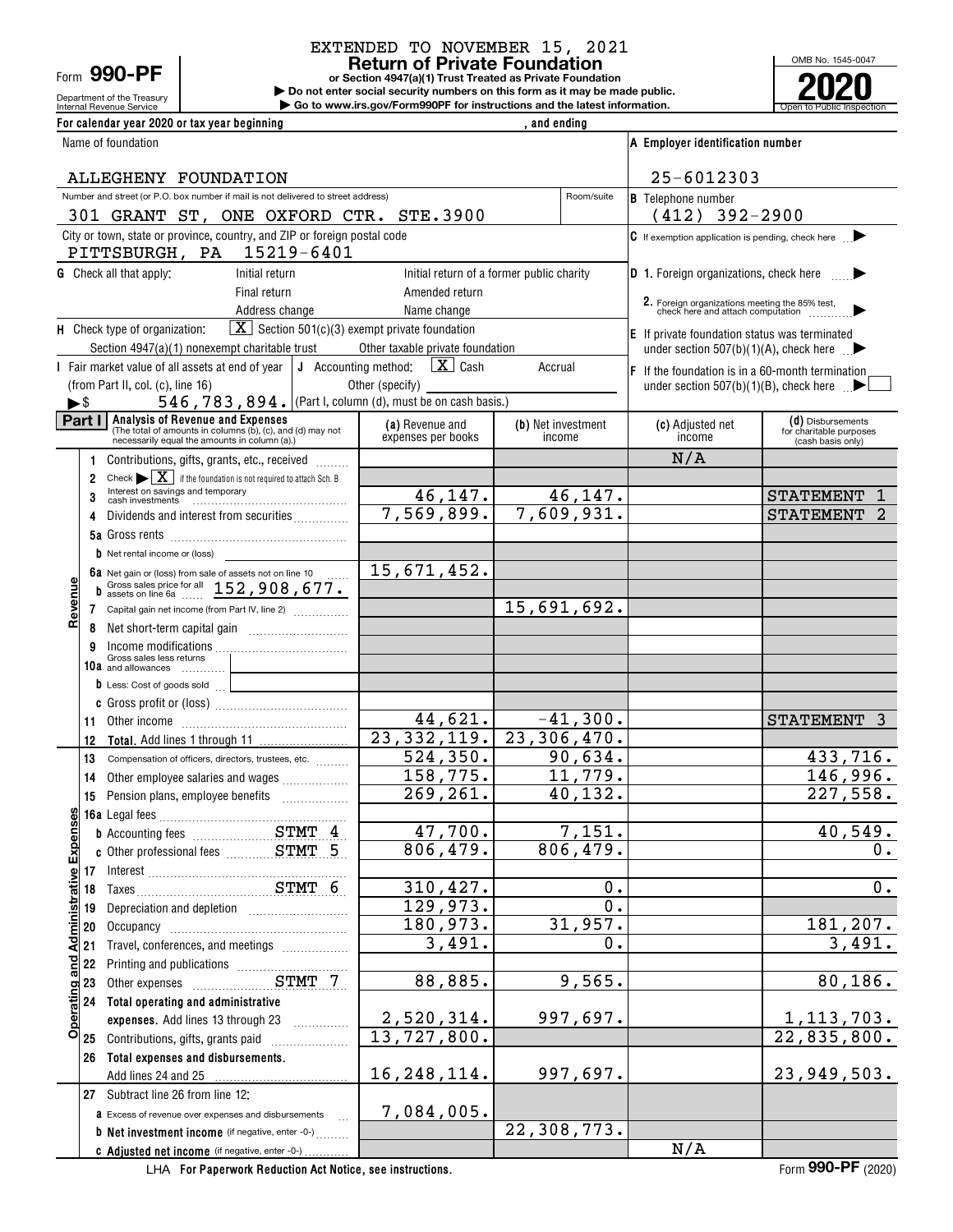|                   |          | ALLEGHENY FOUNDATION<br>Form 990-PF (2020)                                                                     |                   | 25-6012303<br>Page 2       |                                                                                                        |
|-------------------|----------|----------------------------------------------------------------------------------------------------------------|-------------------|----------------------------|--------------------------------------------------------------------------------------------------------|
|                   | Part II  | <b>Balance Sheets</b> Attached schedules and amounts in the description                                        | Beginning of year | End of year                |                                                                                                        |
|                   |          | column should be for end-of-year amounts only.                                                                 | (a) Book Value    | (b) Book Value             | (c) Fair Market Value                                                                                  |
|                   | 1.       | Cash - non-interest-bearing                                                                                    | 30,451.           | 29, 183.                   | 29, 183.                                                                                               |
|                   | 2        |                                                                                                                | 14,490,606.       | 24,598,189.                | 24,598,189.                                                                                            |
|                   |          | 3 Accounts receivable                                                                                          |                   |                            |                                                                                                        |
|                   |          | Less: allowance for doubtful accounts $\blacktriangleright$                                                    |                   |                            |                                                                                                        |
|                   |          |                                                                                                                |                   |                            |                                                                                                        |
|                   |          | Less: allowance for doubtful accounts                                                                          |                   |                            |                                                                                                        |
|                   | 5        |                                                                                                                |                   |                            |                                                                                                        |
|                   |          | Receivables due from officers, directors, trustees, and other                                                  |                   |                            |                                                                                                        |
|                   | 6        |                                                                                                                |                   |                            |                                                                                                        |
|                   |          |                                                                                                                |                   |                            |                                                                                                        |
|                   |          |                                                                                                                |                   |                            |                                                                                                        |
|                   |          | Less: allowance for doubtful accounts $\blacktriangleright$                                                    |                   |                            |                                                                                                        |
|                   | 8        |                                                                                                                |                   |                            |                                                                                                        |
| Assets            | 9        |                                                                                                                |                   |                            | $\begin{array}{c cccc} 36,259 & 14,801 & 14,801. \\ 21,848,020 & 10,598,851 & 11,925,669. \end{array}$ |
|                   |          | 10a Investments - U.S. and state government obligations STMT 8                                                 |                   |                            |                                                                                                        |
|                   |          |                                                                                                                |                   |                            | 256,086,317. 136,070,109. 243,232,434.                                                                 |
|                   |          |                                                                                                                | 4,643,454.        | 0.                         | 0.                                                                                                     |
|                   | 11       |                                                                                                                |                   |                            |                                                                                                        |
|                   |          |                                                                                                                |                   |                            |                                                                                                        |
|                   | 12       |                                                                                                                |                   |                            |                                                                                                        |
|                   | 13       |                                                                                                                |                   |                            | 66,899,117. 190,762,484. 266,283,044.                                                                  |
|                   | 14       |                                                                                                                |                   |                            |                                                                                                        |
|                   |          |                                                                                                                | 794,582.          |                            | $675,027$ .                                                                                            |
|                   | 15       | Other assets (describe FREPAID TAXES                                                                           | $0$ .             | $\frac{675,027.}{25,547.}$ | 25,547.                                                                                                |
|                   | 16       | Total assets (to be completed by all filers - see the                                                          |                   |                            |                                                                                                        |
|                   |          |                                                                                                                | 364,828,806.      |                            | 362, 774, 191.  546, 783, 894.                                                                         |
|                   | 17       |                                                                                                                | 264, 704.         | 234,084.                   |                                                                                                        |
|                   | 18       |                                                                                                                | 30,487,000.       | $\overline{21,379,000}$ .  |                                                                                                        |
|                   | 19       | Deferred revenue information and contain an area of the contained revenue in the contained and contained and c |                   |                            |                                                                                                        |
| Liabilities       | 20       | Loans from officers, directors, trustees, and other disqualified persons                                       |                   |                            |                                                                                                        |
|                   | 21       |                                                                                                                |                   |                            |                                                                                                        |
|                   |          | 22 Other liabilities (describe $\blacktriangleright$                                                           |                   |                            |                                                                                                        |
|                   |          |                                                                                                                |                   |                            |                                                                                                        |
|                   | 23       | <b>Total liabilities</b> (add lines 17 through 22)                                                             | 30,751,704.       | 21,613,084.                |                                                                                                        |
|                   |          | Foundations that follow FASB ASC 958, check here $\Box$                                                        |                   |                            |                                                                                                        |
|                   |          | and complete lines 24, 25, 29, and 30.                                                                         |                   |                            |                                                                                                        |
|                   |          |                                                                                                                |                   | 334,077,102. 341,161,107.  |                                                                                                        |
|                   | 24       | Net assets without donor restrictions                                                                          |                   |                            |                                                                                                        |
| or Fund Balances  | 25       | Net assets with donor restrictions                                                                             |                   |                            |                                                                                                        |
|                   |          | Foundations that do not follow FASB ASC 958, check here                                                        |                   |                            |                                                                                                        |
|                   |          | and complete lines 26 through 30.                                                                              |                   |                            |                                                                                                        |
|                   | 26       |                                                                                                                |                   |                            |                                                                                                        |
|                   | 27       | Paid-in or capital surplus, or land, bldg., and equipment fund                                                 |                   |                            |                                                                                                        |
|                   | 28       | Retained earnings, accumulated income, endowment, or other funds                                               |                   |                            |                                                                                                        |
| <b>Net Assets</b> | 29       |                                                                                                                | 334,077,102.      | 341, 161, 107.             |                                                                                                        |
|                   |          |                                                                                                                |                   |                            |                                                                                                        |
|                   | 30       | Total liabilities and net assets/fund balances                                                                 | 364,828,806.      | 362,774,191.               |                                                                                                        |
|                   | Part III | Analysis of Changes in Net Assets or Fund Balances                                                             |                   |                            |                                                                                                        |
|                   |          | 1 Total net assets or fund balances at beginning of year - Part II, column (a), line 29                        |                   |                            |                                                                                                        |
|                   |          |                                                                                                                |                   | $\mathbf{1}$               | 334,077,102.                                                                                           |
|                   |          | 2 Enter amount from Part I, line 27a                                                                           |                   | $\overline{2}$             | 7,084,005.                                                                                             |
|                   |          |                                                                                                                |                   | 3                          | 0.                                                                                                     |
|                   |          | 4 Add lines 1, 2, and 3                                                                                        |                   | $\overline{\mathbf{4}}$    | 341, 161, 107.                                                                                         |
|                   |          | 5 Decreases not included in line 2 (itemize) >                                                                 |                   | 5                          | 0.                                                                                                     |
|                   |          |                                                                                                                |                   | 6                          | 341, 161, 107.                                                                                         |
|                   |          |                                                                                                                |                   |                            |                                                                                                        |

Form (2020) **990-PF** 341,161,107.